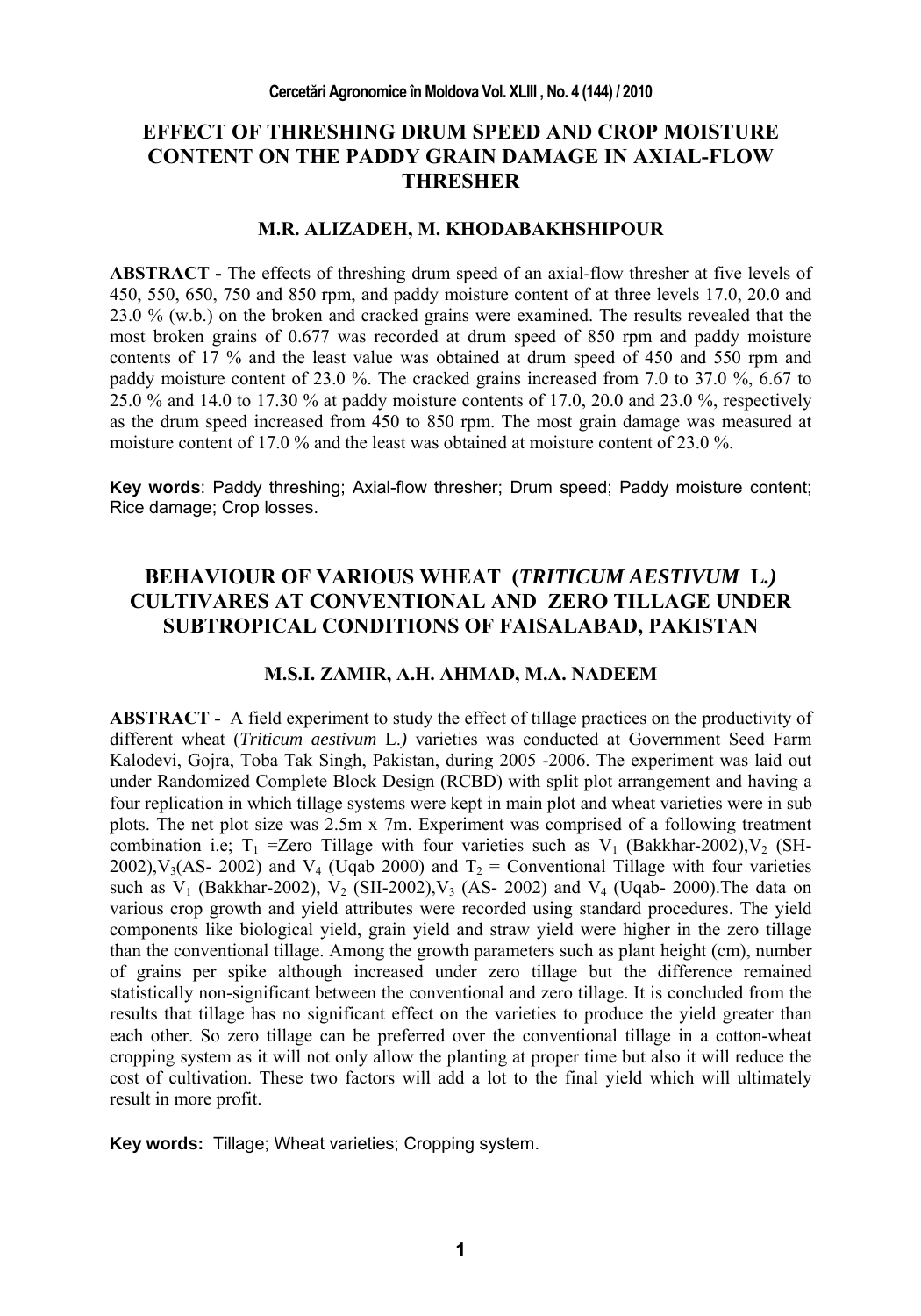## **THE LONG-TERM EFFECTS OF CROP ROTATION AND FERTILIZATION ON YIELD AND SOIL FERTILITY IN THE MOLDAVIAN PLAIN**

## **C. AILINCĂI, G. JITĂREANU, Despina AILINCĂI, Ad. MERCUŞ**

**ABSTRACT** – The investigations conducted during 1995-2009 at the Podu-Iloaiei Agricultural Research Station have studied the influence of different organo-mineral fertilization rates on wheat yield and soil agrochemical characteristics. Within the experiment, the following rotation schemes have been followed: 2-year rotation (wheat-maize) and 5-year rotation (bean – wheat – sunflower – wheat - maize). The organic fertilizers, applied together with mineral ones ( $N_{50}P_{50}+60$  t manure/ha), have improved soil chemical characteristics and determined mean yield increases in wheat of 122% (1918 kg/ha), as compared with the unfertilized control. In the intensive rotations with cereals, with high annual consumption of nutrients, maintaining a good soil supply with organic carbon and mineral elements was done only by the organo-mineral fertilization ( $N_{50}P_{50}$  or  $N_{100}P_{100}$  + 40 t manure/ha). In 5-year crop rotation, the content of organic carbon from soil has diminished by approximate 2.1  $g/kg/year$ in unfertilized control and by 0.90 g/kg/year at the rate of  $N_{120}P_{80}$ .

**Key words**: Cropping systems, Fertilization, Organic carbon, Wheat

**REZUMAT** – **Efectele de lungă durată a rotaţiei culturilor şi a fertilizării asupra producţiei şi fertilităţii solului în Câmpia Moldovei.** Cercetările efectuate în perioada 1995- 2009, la Stațiunea de Cercetare-Dezvoltare Agricolă Podu-Iloaiei, au urmărit influența diferitelor doze de îngrășăminte organo-minerale asupra producției de grâu și a însușirilor chimice ale solului. În cadrul experimentului, s-au studiat următoarele scheme de rotație a culturilor: rotația de 2 ani (grâu-porumb) și rotația de 5 ani (fasole – grâu – floarea – soarelui – grâu -porumb). Îngrășămintele organice, aplicate împreună cu cele minerale ( $N_{50}P_{50}+60$  t gunoi /ha), au contribuit la îmbunătăţirea caracteristicilor chimice ale solului şi au determinat obținerea unor sporuri medii de producție la grâu, comparativ cu varianta martor nefertilizată, de 122% (1918 kg/ha). În rotaţiile intensive cu cereale, cu un consum anual ridicat de elemente nutritive, menţinerea unei asigurări bune a solului cu carbon organic şi elemente minerale s-a realizat doar prin fertilizarea organo-minerală ( $N_{50}P_{50}$  sau  $N_{100}P_{100} + 40$  t gunoi/ha). În rotația de 5 ani, continutul de carbon organic din sol a scăzut cu 2,1 g/kg/an la varianta martor nefertilizată și cu 0,90 g/kg/an la doza de  $N_{120}P_{80}$ .

**Cuvinte cheie:** sisteme de cultură; fertilizare; carbon organic; grâu.

# **LONG -TERM RESULTS FROM CULTIVATED RUNOFF PLOTS FROM UPPER ŢĂRNII VALLEY, TUTOVA ROLLING HILLS, ROMANIA**

## **N. POPA, E.FILICHE, G. PETROVICI**

**ABSTRACT -** The paper presents experimental results reported for a period of 24 years, during 1985-2008, on runoff and erosion processes, measured on some runoff plots. They are located on the left hillside of the Upper Tărnii Valley, Eastern Romania, on mollisols (Cambic Chernozem), developed on top of loams, moderately eroded, with a 12% slope. The average of multiannual precipitation is  $492.2$  mm. From the total of eight plots, six of them are  $100m<sup>2</sup>$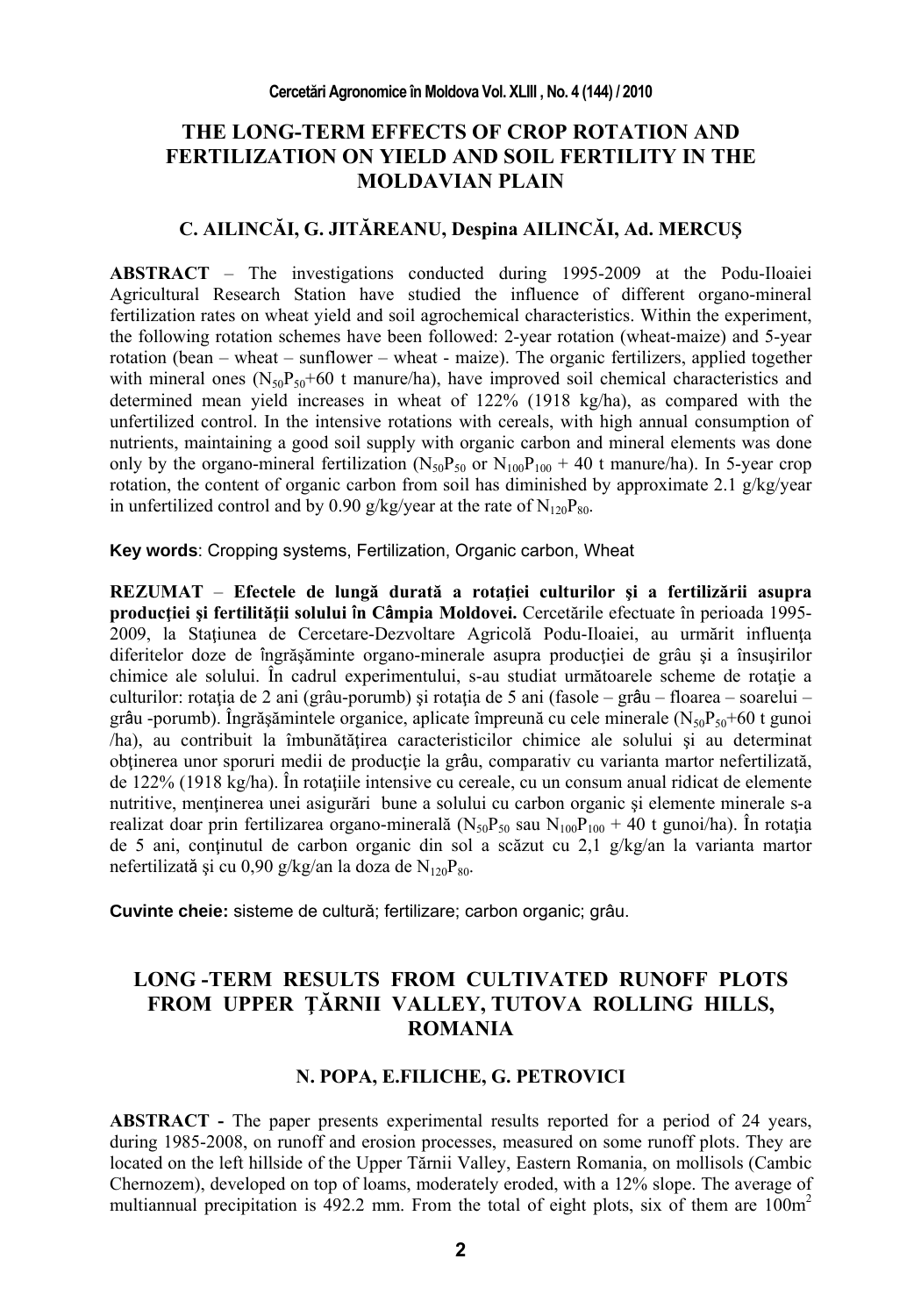#### **Cercetări Agronomice în Moldova Vol. XLIII , No. 4 (144) / 2010**

(25×4m with 1 m border areas between them) and the other two are 150 m<sup>2</sup> (37.5×4m). Six plots were cultivated with different crops as follows: corn, beans, soybeans, winter wheat and bromegrass. Two check plots of 100 and  $150m<sup>2</sup>$  were maintained like black fallow, always free of weeds. Also, annually one of the crops is cultivated both in the  $100m^2$  and  $150 m^2$  variants. Averages of soil losses in the study period of time were 0,16 to/ha/y for bromegrass, 0,86 to/ha/y for winter wheat, 5,60 to/ha/y for Beans, 9,30 to/ha/y for corn and 43,12 to/ha/y for black fallow. The intensity of erosion processes has been marked by some historical rainstorm events that have exceeded the value of 80 mm for which the soil losses ranged between 20 and 35 to/ha/y for the black fallow check plot. During the period of vegetation maximum peak erosion rates for winter wheat and beans were registered in May while for the rest of crops and for the black fallow maximum values were noticed in June.

**Key words :** Runoff; Soil loss; Runoff plots.

**REZUMAT** - **Rezultate pe termen lung de la parcelele pentru controlul scurgerilor din bazinul superior Valea Ţărnii, Colinele Tutovei, România.** Lucrarea prezintă rezultatele experimentale obtinute pe o perioada de 24 de ani, între 1985 si 2008, privind procesele de scurgere şi eroziune, măsurate pe parcele de controlul scurgerilor. Acestea sunt situate pe versantul stâng Valea Ţărnii, Colinele Tutovei, estul României, pe soluri molice (cernoziom cambic), dezvoltate pe un substrat lutos, moderat erodate, cu o pantă de 12%. Media anuală a precipitațiilor este de 492,2 mm. Dintr-un total de opt parcele, șase au suprafața de 100 m<sup>2</sup> (25  $\bar{x}$  4m, cu o bandă între ele de 1 m lățime), iar celelalte două au 150 m<sup>2</sup> (37,5 x 4m). Șase parcele au fost cultivate cu diverse culturi, precum: porumb, fasole, soia, grâu şi bromus. Două parcele martor, de 100 si 150 m<sup>2</sup>, sunt menținute ca ogor negru permanent. De asemenea, anual, una dintre culturi există atât în varianta de 100 m<sup>2</sup>, cât și în varianta de 150 m<sup>2</sup>. Media pierderilor de sol în perioada studiată a fost de 0,16 t/ha/an la bromus, 0,86 t/ha/an la grâu, 5,60 t/ha/an pentru fasole şi soia, 9,30 t/ha/an pentru porumb şi 43,12 t/ha/an la ogorul negru. Intensitatea proceselor erozionale a fost marcată de câteva evenimente pluviale istorice, care au depăşit valoarea de 80 mm, pentru care pierderile de sol au variat între 20 şi 35 t/ha/an la ogorul negru. În perioada de vegetatie, vârful maxim al ratelor de eroziune pentru grâu si porumb s-a înregistrat în luna mai, în timp ce pentru restul culturilor, precum si pentru ogorul negru, valorile maxime au fost în luna iunie.

**Cuvinte cheie:** scurgere; eroziune; parcele de scurgere.

## **THE EFFECT OF DROUGHT STRESS AND SUPER RESEARCH REGARDING THE IMPROVEMENT OF METHODS USED FOR POTATO VIRUSES Y, A, X , S AND PLRV IDENTIFICATION**

## **Carmen Liliana BĂDĂRĂU, S.Cl. CHIRU, N. COJOCARU, S.N. RUSU, Maria IANOŞI**

**ABSTRACT -** Obtaining health and safety food impose the improvement of identification's techniques of pathogen agents. The goal of this research was to examine and evaluate the effects of several modifications of ELISA (enzyme linked immunosorbent assay) technique on the detection of potato viruses Y, A, X, S and potato leafroll virus (PLRV). These modifications consisted on: the use of sap extracted directly from the tubers, modification of the incubation modality of conjugate (IgG-AP), the use of several additives in extraction and conjugate buffers, replacement of grinding buffer with McIlvain buffer. The results show a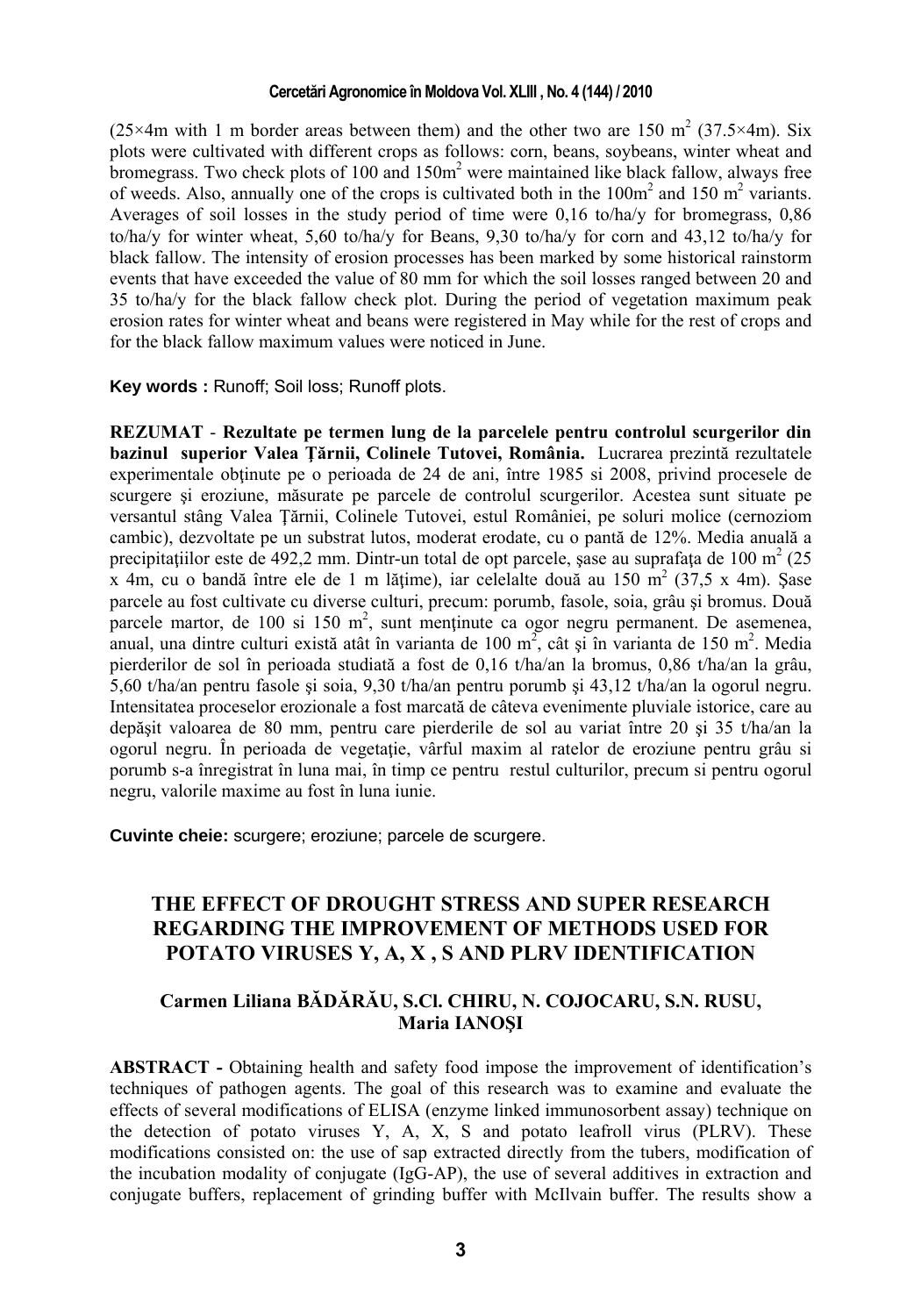#### **Cercetări Agronomice în Moldova Vol. XLIII , No. 4 (144) / 2010**

better identification of PLRV in sprouting tubers using the co-incubation sample and IgG-AP conjugate. Compared with the classical method, the test safety and sensitivity increased. Using sap from sprouting tubers (dilution  $1/10$ ) the average values of OD at 405 nm was 2.5 times higher. The detection of potato viruses Y and A by enzyme–linked immunosorbent assay (ELISA) can be improved using extraction buffers with new composition. Using McIlvain's phosphate-citric acid buffer (0.18M; pH 7), the absorbance values  $(A_{405nm})$  increased significantly for PVY and PVA detection comparing with the classic extraction buffer. Sodium diethyldithiocarbamate (0.01M) in phosphate-buffered saline plus Tween 20 (PBS-T) used instead of the polyvinylpyrrolidone increased the sensitivity of potato virus Y but this additives decrease the absorbance values in case of PLRV identification. The same decrease was observed when we used sodium thioglicolat (0.01M) and sodium diethyldithiocarbamate (0.01M) in PBS-T.Presence of proteins in conjugate buffer improve safety of viruses identification. Food gelatin was more efficiently like the bovine serum albumine (BSA) for PLRV identification. The use of new equipement, the use of McIlvain's buffer and gelatin food could save time and costs in routine diagnostic of viruses wich affect potato plants.

**Key words:** Potato virus; Co-incubation; Extraction; Conjugated; Buffer; Gelatin food, ELISA.

**REZUMAT – Cercetări privind îmbunătăţirea metodelor utilizate pentru identificarea infectiilor cu virusurile cartofului Y, A, X, S si PLRV. Obtinerea de alimente sigure si** curate, sănătoase, libere de boli, impune, printre altele, perfecţionarea metodelor de identificare a agentilor patogeni. Optimizarea tehnicii ELISA (enzyme linked immunosorbent assay), de identificare a principalelor virusuri ale cartofului (prin modificarea modalității de prelevare și incubare a probelor, a compoziției soluțiilor tampon de extracție și conjugat), a constituit unul dintre obiectivele acestei lucrări. Probele au fost prelevate direct din tuberculi, cu un echipament special, şi s-a modificat modul de incubare a conjugatului (IgG-AP). Rezultatele au evidenţiat o identificare mai sigură a virusului răsucirii frunzelor (PLRV) în probele extrase din cartofi încolțiți (diluția 1/10), media DO la 405nm fiind de 2,5 ori mai mare decât la varianta clasică. Identificarea virusurilor Y şi A ale cartofului prin tehnica ELISA poate fi îmbunătăţită prin utilizarea unor soluţii tampon cu compoziţie modificată. În cazul substituirii tamponului de extractie clasic cu soluție tampon McIlvain (acid citric 0.18M; fosfat monopotasic 0.18M; pH 7), la diagnosticarea virusurilor Y si A s-a remarcat o crestere a valorilor densitaților optice (DO<sub>405nm</sub>) cu 63,5% la diagnosticarea virusului A și cu 32,46% la diagnosticarea virusului Y. Substituirea polivinilpirolidonei (tampon clasic) cu diagnosticarea virusului Y. Substituirea polivinilpirolidonei dietilditiocarbamat de sodiu  $(0,01)$  a condus la o creștere a  $DO<sub>405nm</sub>$  cu 38,4% la diagnosticarea virusului Y, dar această variantă nu a fost benefică pentru identificarea probelor infectate cu PLRV. Un efect asemănător l-a avut şi utilizarea unui amestec de tioglicolat de sodiu şi dietilditiocarbamat de sodiu. Diagnosticarea virusurilor X şi S nu a fost semnificativ influentată de noua compozitie a tampoanelor de extractie. Prezenta proteinelor în tamponul conjugat a condus la o identificare mai sigură a virusurilor restate.Gelatina alimentară s-a dovedit a fi mai eficientă decât albumina bovină (BSA), în cazul identificării virusului răsucirii frunzelor. Substituirea soluției tampon de extracție cu soluția McIlvain, a albuminei serice bovine (BSA) cu gelatina alimentară (în solutia tampon conjugat), utilizarea noilor modalități de prelevare şi incubare a probelor ar putea contribui la reducerea costurilor aferente testelor efectuate pentru identificarea virusurilor cartofului.

Cuvinte cheie : virus al cartofului; coincubare; extractie; conjugat; tampon; gelatină alimentară; ELISA.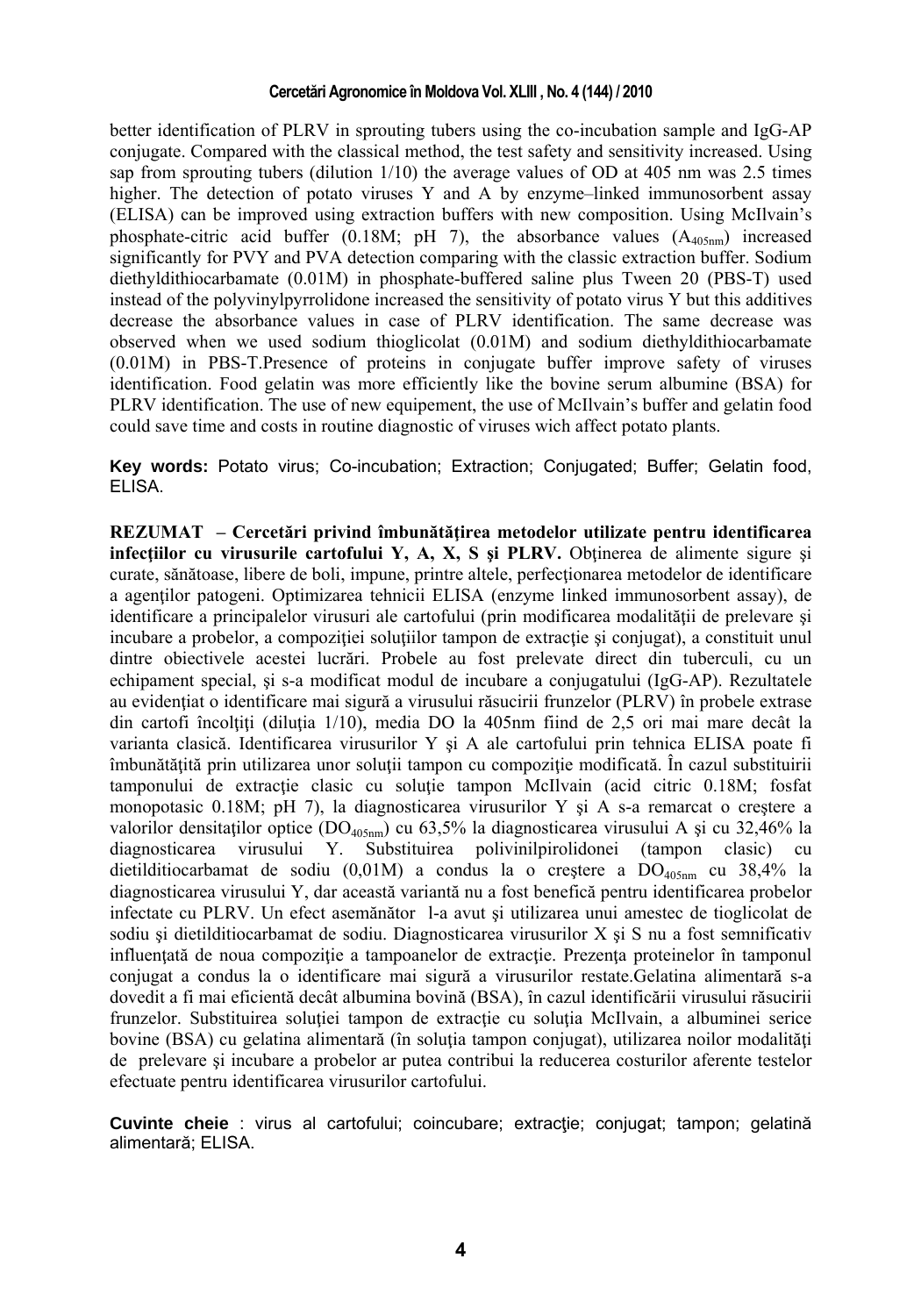## **CYTOGENETIC RESEARCH REGARDING SPECIES WITH ORNAMENTAL VALUE IDENTIFIED IN THE NORTH-EAST AREA OF ROMANIA**

### **Lucia DRAGHIA, Aliona MORARIU, Liliana CHELARIU**

**ABSTRACT -** In the paper are presented data regarding the number of somatic chromosome determine at three species of plants with ornamental value from spontaneous flora of Romania (*Allium ursinum* L.*, Centaurea phrygia* L.*, Dianthus armeria* L.) and cultivated in the experimental field to evaluate the adapt capacity, aiming to use them in crops. For chromosome study was used a root tip meristem obtained from plantlets aged 3-7 days. Chromosome was stained by Feulghen method, and the samples were examined at optic microscope Motic, relevant images being assumed by a video camera and processed with its soft. The obtained results were compared with the ones already existed in the literature, at populations from other ecologic and geographic areas. So at *Allium ursinum,* from Dobrovăţ forest (Iasi area) all the analysed individuals had a chromosome number  $2n=2x=14$ , specie being characterized by a great karyological stability. Studies made on *Centaurea phrygia,* from Neamt area, show the presence of tetraploid individuals, with  $4n=44$  chromosomes. The specie is known as a diploid one, with chromosome number  $2n = 2x=22$ , but many authors confirm the existence of diploid and tetraploid populations, separated by geography and ecology. Population of *Dianthus armeria,* identified in Iași area (Bîrnova forest), is a mixt population with  $x=15$ , formed by tetraploid individuals  $4n=60$ , but in which could be found also a minor diploid cytotype with chromosome number 2n=30.

**Key words:** *Allium ursinum*; *Centaurea Phrygia*; *Dianthus armeria*; Chromosome number.

**REZUMAT - Cercetări citogenetice la specii cu valoare ornamentală, identificate în zona de nord-est a României.** În lucrare sunt prezentate date cu privire la numărul cromozomilor somatici, determinat la trei specii de plante cu valoare ornamentală, provenite din flora spontană a României (*Allium ursinum* L.*, Centaurea phrygia* L.*, Dianthus armeria* L.) şi cultivate în câmpul experimental pentru evaluarea capacității de adaptare, cu scopul introducerii lor în cultură. Pentru studiul cromozomilor s-a utilizat meristem radicular, obţinut din plantule cu vârsta de 3-7 zile. Colorarea cromozomilor s-a realizat dupa metoda Feulghen, iar preparatele au fost examinate la microscopul optic, imaginile relevante fiind preluate cu camera video și prelucrate cu soft-ul corespunzător acesteia. Rezultatele obtinute au fost comparate cu cele existente în literatura de specialitate, la populații din alte areale ecologice sau geografice. Astfel, la *Allium ursinum*, din pădurea Dobrovăt (Iași), toți indivizii analizați au avut numărul de cromozomi  $2n=2x=14$ , specia fiind caracterizată printr-o stabilitate cariologică mare. Determinările efectuate la *Centaurea phrygia*, provenită din zona Neamț, au scos în evidență prezența indivizilor tetraploizi, cu 4n=44 cromozomi. Specia este cunoscută ca diploidă, cu numărul de cromozomi  $2n = 2x=22$ , dar este confirmată, de mai multi autori, și existenta populațiilor diploide și tetraploide, separate atât geografic, cât și ecologic. Populația de *Dianthus armeria,* identificată în zona Iaşi (pădurea Bîrnova), este mixtă, cu x=15, formată din indivizi tetraploizi 4n=60, dar în cadrul careia se întâlneşte şi un citotip minoritar diploid, cu număr de cromozomi 2n=30.

**Cuvinte cheie:** *Allium ursinum; Centaurea phrygi;, Dianthus armeria;* număr cromozomi.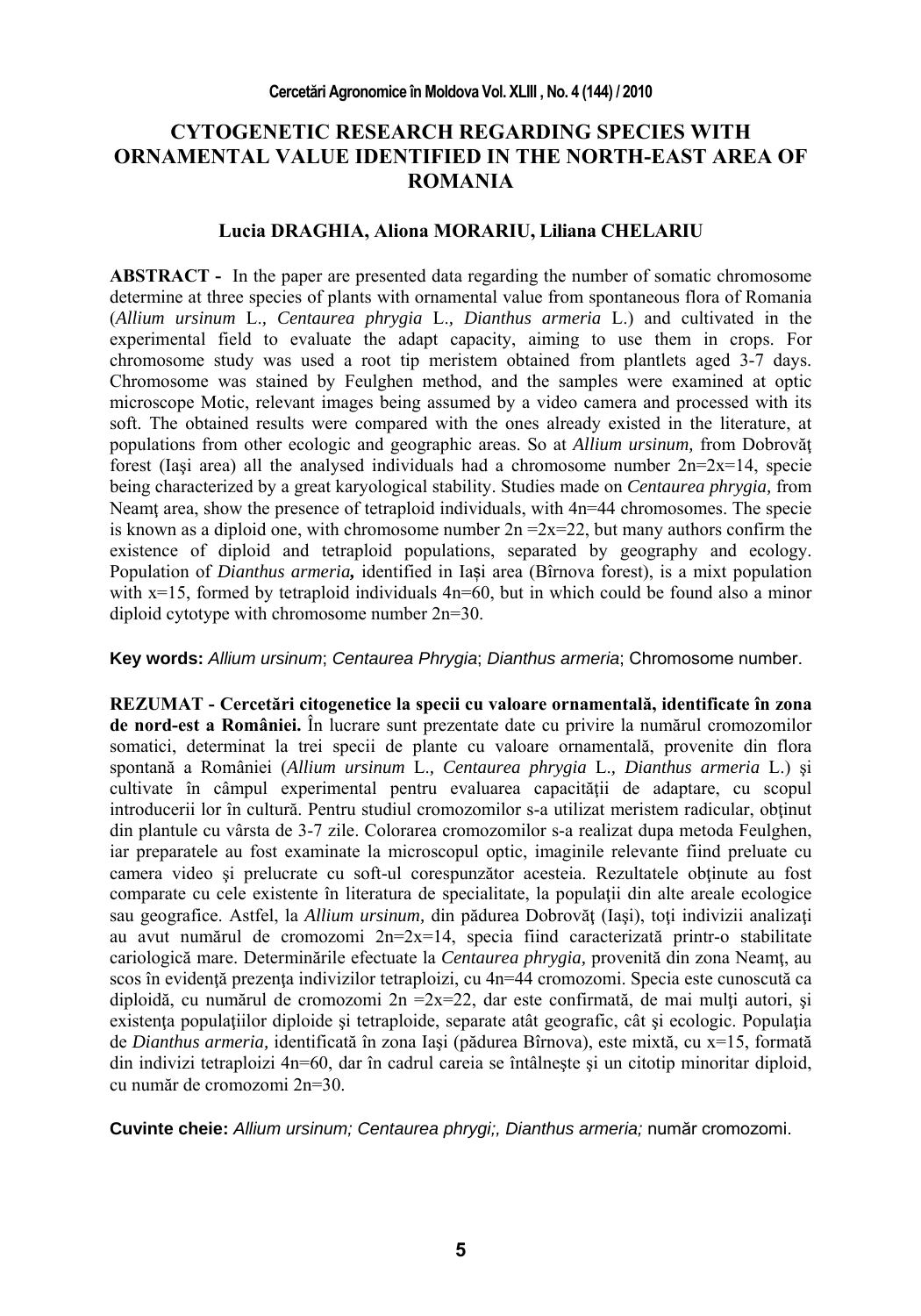# **STUDIES REGARDING THE QUALITY OF CERTAIN FRUIT DISTILLATES IN CORRELATION WITH THE ANALYTICAL DATA AND SENSORIAL ASSESSMENT**

### **D. BECEANU, M. NICULAUA, I. MORARU, Roxana Mihaela ANGHEL**

**ABSTRACT** - Out of the 20 samples under analysis only 14 meet the requirements for the award of a distinct denomination whereas the other six may be called just spirits. The fact that some drinks of the second category do not mention on the label the denomination of spirit is a crime. Total acidity and the volatile acidity have concordant values giving the opportunity to identify the products maturated as well as the neutralization or bonification treatments. The pH values allow the classification of the distillates/distilled drinks by their degree of naturalness and the possible treatments effectuated.The polyphenol content may indicate the existence or inexistence of the wooden (oak) storage areas and the possible time of contact with these spaces or the reduction of influence due to the diverse treatments. The ester content indicates for 11 samples the cause that leads to their classification into a superior quality class. The values of the extract content may also explain, even more than the ester content, the favorable impression and the superior gustative quality for the 10 samples in their respective order. Except for two samples that showed quality defects, the rest of the distillates and distilled drinks registered positive or very positive sensorial qualities (especially Vinia maturated cherry distillate raw material and Vinia maturated plum distillate raw material)

**Key words** : Fruit distillates; Analytical data; Sensorial characterization.

**REZUMAT** - **Studii privind calitatea unor distilate din fructe în corelaţie cu datele analitice şi aprecierea senzorială**. Din cele 20 de probe analizate, doar 14 îndeplinesc conditiile acordării unei denumiri distincte, în timp ce restul de sase pot fi denumite doar băuturi spirtoase. Faptul că unele din cea de a doua categorie nu mentionează pe etichetă denumirea de băutură spirtoasă, constituie o contravenție. Aciditatea totală și aciditatea volatilă au valori concordante, dând posibilitatea identificării produselor maturate sau învechite, precum şi a tratamentelor de neutralizare sau bonificare. Valorile pH permit încadrarea distilatelor / băuturilor distilate în functie de gradul de naturalete și eventuale tratamente efectuate. Conţinutul în polifenoli este de natură să indice existenţa sau inexistenţa spaţiilor de depozitare din lemn (stejar), precum şi durata posibilă a contactului cu aceste spaţii sau diminuarea influenței datorată diverselor tratamente. Conținutul în esteri indică, pentru 11 probe, cauza care determină clasificarea acestora într-o categorie superioară de calitate. Valorile conţinutului în extract pot şi ele să explice, chiar mai mult decât conţinutul în esteri, impresia favorabilă şi calitatea gustativă superioară, la primele 10 probe, în ordinea respectivă. Cu excepţia a două probe, care au manifestat defecte de calitate, restul distilatelor şi băuturilor distilate au prezentat calităţi senzoriale pozitive sau foarte pozitive ( în special distilatul învechit de cireşe - Vinia materie primă şi distilatul de prune învechit - Vinia materie primă).

**Cuvinte cheie** : distilate din fructe; date analitice; caracterizare senzorială.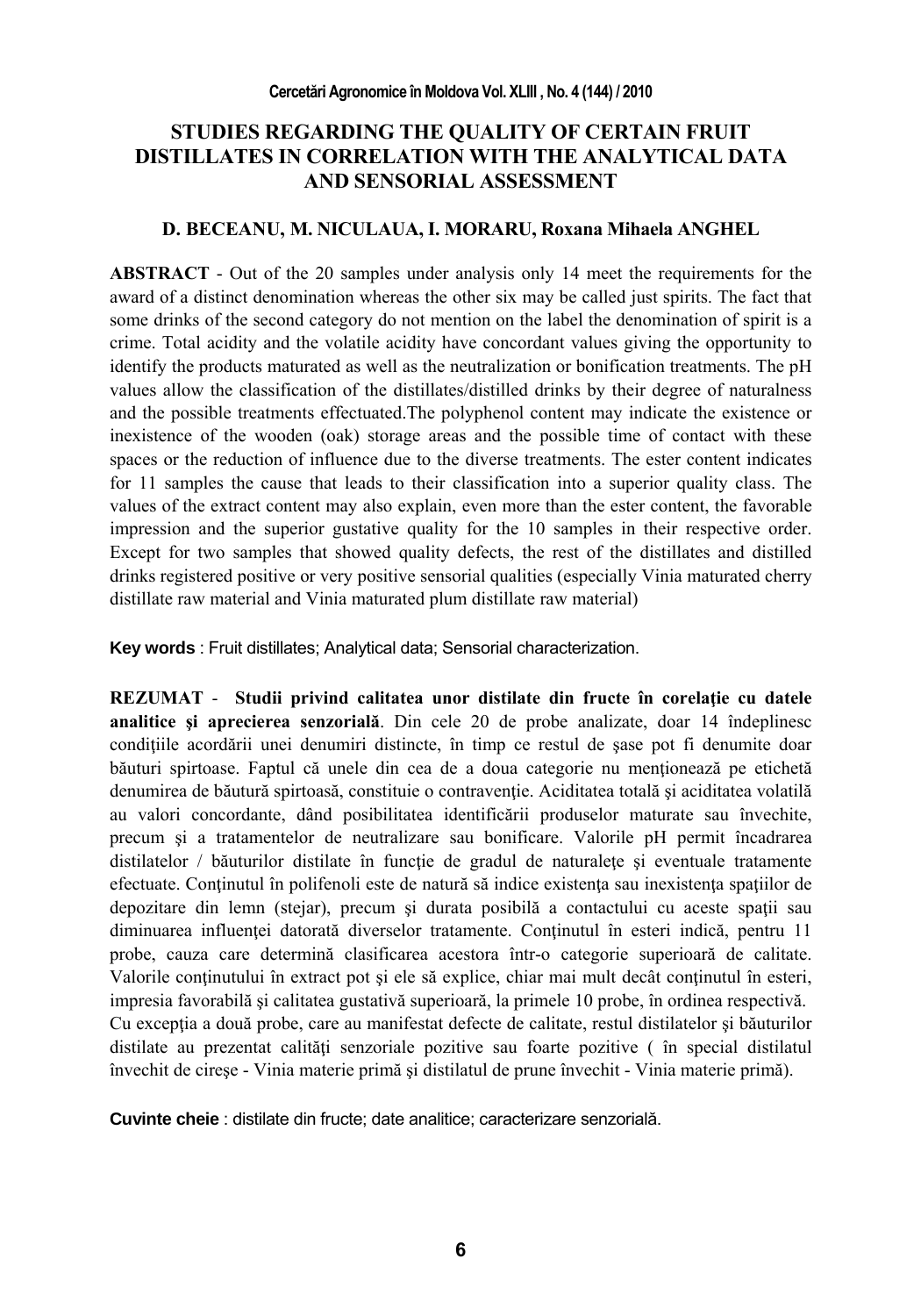## **IMPLEMENTATION OF SOME BIOPESTICIDES IN INTEGRATED PEST MANAGEMENT (IPM) OF LARCH APHID** *ADELGES LARICIS VALLOT* **(***F. ADELGIDAE – HOMOPTERA***) AND THE HORSE CHESTNUT LEAF MINER** *CAMERARIA OHRIDELLA* **DESCH & DIMIC (***F. GRACILLARIIDAE – LEPIDOPTERA***)**

## **V. BRUDEA, I.M. RÎŞCA**

**ABSTRACT -** The larch wooly adelgid *Adelges laricis* is an important pest due to his attacks, especially against the nurseries and young trees and the horse chestnut leaf miner *Cameraria ohridella* which attacks the leaves of the *Aesculus hippocastanum L.,* that produces trees defoliation, there growth slowing down and finally there drying.In the management of the larch wooly adelgid*,* in the lab tests, the microbial products Laser 240 SC and Milbeknock and the vegetal one NeemAzal T/S, had a high efficacy against the young larvae of *Adelges laricis* (98- 100%) and more reduced against the older larvae (60-98%). The product Laser 240 SC, that acts more by ingestion as by contact, has lesser efficacies against older larvae. In the experiments on trees all bio pesticides had high efficacies. It is recommended the application of the treatments at the beginning of the infestation when the young larvae appear. In the management of the chestnut tree leaf miner *Cameraria ohridella* the use of Laser 240 SC and NeemAzal T/S by spraying, the leaves attack was between 20-30%, comparatively with 80% for the untreated witness. Because they are 3-4 generations/year, the treatments must be fulfilled in the eggs laying periods and during the neonate larvae apparition, in order to obtain high efficacies. The treatments by painting with NeemAzal T/S reduce the mining larvae number and also the attack's degree on the leaves. After 35 days from the treatment its take place a rising of the attack due to the pressure of the next generation therefore another treatment is necessary. The treatment on the bark is recommended for the residential areas and parks because the spraying treatments are harmful for the mean's health.

**Key words**: Bio pesticides; Azadyrachtin; Spinosad; Milbecmectin; Larch wooly adelgid; Chestnut tree leaf mine.

**REZUMAT – Implementarea unor pesticide în managementul integrat (IPM) al paduchelui laricii (***Adelges laricis* **Vallot (***F. Adelgidae* **–** *Homoptera***) şi al moliei miniere a castanului (***Cameraria ohridella* **Desch. & Dimic (***F. Gracillariidae* **–** *Lepidoptera)***.**  Păduchele laricii (*Adelges laricis)* este un important dăunător, prin atacurile produse, în special, în pepiniere şi pe arborii tineri, iar molia minieră (*Cameraria ohridella),* care atacă frunzele castanului ornamental (*Aesculus hippocastanum* L., cauzează defolierea arborilor, încetinirea creşterilor şi, în final, uscarea acestora.În controlul păduchelui laricii*,* în testarea de laborator, produsele microbiene Laser 240 SC, Milbeknock şi vegetal NeemAzal T/S au avut o eficacitate ridicată asupra larvelor tinere de păduche (98-100%) şi mai redusă asupra larvelor în vârstă (60-98%). Biopesticidul Laser 240 SC, care acţionează mai mult prin ingestie decât prin contact, a avut eficacități mai reduse asupra larvelor în vârstă. În experimentările pe arbori, toate biopesticidele au avut eficacităţi ridicate. Se recomandă aplicarea tratamentelor la începutul infestării, la apariţia larvelor tinere. În controlul moliei castanului (*Cameraria ohridella),*prin aplicarea stropirilor cu biopesticidele Laser 240 SC şi NeemAZAL T/S, gradul de atac la frunze produs de minările omizilor a fost cuprins între 20 si 30%, comparativ cu varianta netratată, de 80%. Având în vedere numărul de 3-4 generații pe an, se impune aplicarea unor tratamente la depunerile masive de ouă și la apariția larvelor neonate, când pot acţiona mai eficient. Aplicarea tratamentului prin pensulare cu NeemAzal T/S a redus numărul de larve care minează şi gradul de atac pe frunze. După 35 de zile de la tratament a avut loc o